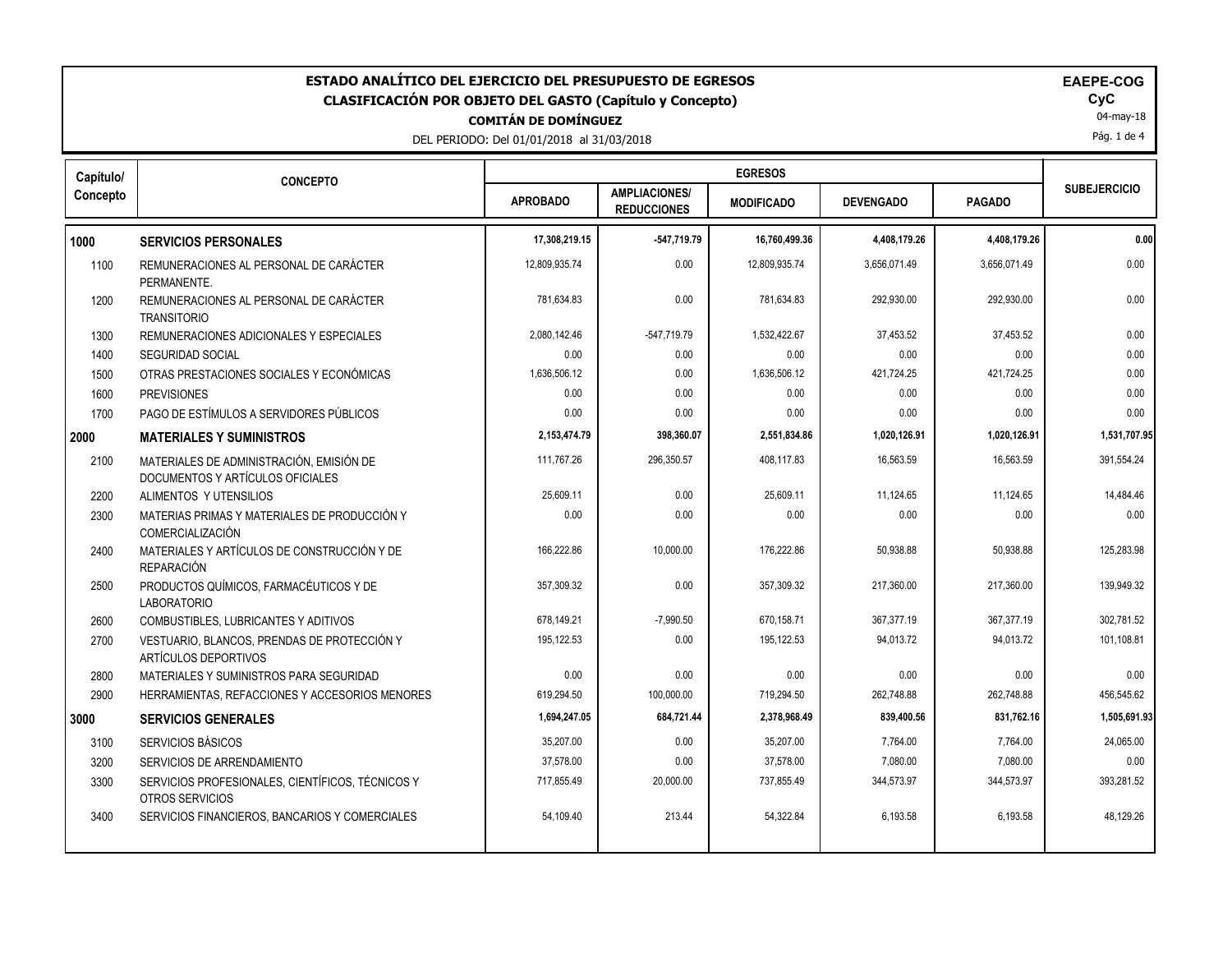| ESTADO ANALÍTICO DEL EJERCICIO DEL PRESUPUESTO DE EGRESOS<br><b>EAEPE-COG</b><br>CyC<br><b>CLASIFICACIÓN POR OBJETO DEL GASTO (Capítulo y Concepto)</b><br>04-may-18<br><b>COMITÁN DE DOMÍNGUEZ</b><br>Pág. 2 de 4<br>DEL PERIODO: Del 01/01/2018 al 31/03/2018 |                                                                       |                 |                                            |                   |                  |               |                     |
|-----------------------------------------------------------------------------------------------------------------------------------------------------------------------------------------------------------------------------------------------------------------|-----------------------------------------------------------------------|-----------------|--------------------------------------------|-------------------|------------------|---------------|---------------------|
| Capítulo/                                                                                                                                                                                                                                                       | <b>CONCEPTO</b>                                                       |                 |                                            |                   |                  |               |                     |
| Concepto                                                                                                                                                                                                                                                        |                                                                       | <b>APROBADO</b> | <b>AMPLIACIONES/</b><br><b>REDUCCIONES</b> | <b>MODIFICADO</b> | <b>DEVENGADO</b> | <b>PAGADO</b> | <b>SUBEJERCICIO</b> |
| 3500                                                                                                                                                                                                                                                            | SERVICIOS DE INSTALACIÓN, REPARACIÓN,<br>MANTENIMIENTO Y CONSERVACIÓN | 667,904.31      | 50,000.00                                  | 717,904.31        | 406,298.31       | 398,659.91    | 311,606.00          |
| 3600                                                                                                                                                                                                                                                            | SERVICIOS DE COMUNICACIÓN SOCIAL Y PUBLICIDAD                         | 103,477.45      | 0.00                                       | 103,477.45        | 19,952.00        | 19,952.00     | 83,525.45           |
| 3700                                                                                                                                                                                                                                                            | SERVICIOS DE TRASLADO Y VIÁTICOS                                      | 39,586.40       | 0.00                                       | 39,586.40         | 23,224.51        | 23,224.51     | 16,361.89           |
| 3800                                                                                                                                                                                                                                                            | <b>SERVICIOS OFICIALES</b>                                            | 0.00            | 0.00                                       | 0.00              | 0.00             | 0.00          | 0.00                |
| 3900                                                                                                                                                                                                                                                            | OTROS SERVICIOS GENERALES                                             | 38,529.00       | 614,508.00                                 | 653,037.00        | 24,314.19        | 24,314.19     | 628,722.81          |
| 4000                                                                                                                                                                                                                                                            | TRANSFERENCIAS, ASIGNACIONES, SUBSIDIOS Y OTRAS AYI                   | 0.00            | 58,192.40                                  | 58,192.40         | 58,192.40        | 58,192.40     | 0.00                |
| 4100                                                                                                                                                                                                                                                            | TRANSFERENCIAS INTERNAS Y ASIGNACIONES AL SECTOR<br>PÚBLICO           | 0.00            | 0.00                                       | 0.00              | 0.00             | 0.00          | 0.00                |
| 4200                                                                                                                                                                                                                                                            | TRANSFERENCIAS AL RESTO DEL SECTOR PÚBLICO                            | 0.00            | 0.00                                       | 0.00              | 0.00             | 0.00          | 0.00                |
| 4300                                                                                                                                                                                                                                                            | SUBSIDIOS Y SUBVENCIONES                                              | 0.00            | 0.00                                       | 0.00              | 0.00             | 0.00          | 0.00                |
| 4400                                                                                                                                                                                                                                                            | <b>AYUDAS SOCIALES</b>                                                | 0.00            | 58,192.40                                  | 58,192.40         | 58,192.40        | 58,192.40     | 0.00                |
| 4500                                                                                                                                                                                                                                                            | PENSIONES Y JUBILACIONES                                              | 0.00            | 0.00                                       | 0.00              | 0.00             | 0.00          | 0.00                |
| 4600                                                                                                                                                                                                                                                            | TRANSFERENCIAS A FIDEICOMISOS, MANDATOS Y OTROS<br>ANÁLOGOS           | 0.00            | 0.00                                       | 0.00              | 0.00             | 0.00          | 0.00                |
| 4700                                                                                                                                                                                                                                                            | TRANSFERENCIAS A LA SEGURIDAD SOCIAL                                  | 0.00            | 0.00                                       | 0.00              | 0.00             | 0.00          | 0.00                |
| 4800                                                                                                                                                                                                                                                            | <b>DONATIVOS</b>                                                      | 0.00            | 0.00                                       | 0.00              | 0.00             | 0.00          | 0.00                |
| 4900                                                                                                                                                                                                                                                            | <b>TRANSFERENCIAS AL EXTERIOR</b>                                     | 0.00            | 0.00                                       | 0.00              | 0.00             | 0.00          | 0.00                |
| 5000                                                                                                                                                                                                                                                            | BIENES MUEBLES, INMUEBLES E INTANGIBLES                               | 0.00            | 18,540.00                                  | 18,540.00         | 18,540.00        | 18,540.00     | 0.00                |
| 5100                                                                                                                                                                                                                                                            | MOBILIARIO Y EQUIPO DE ADMINISTRACIÓN                                 | 0.00            | 18,540.00                                  | 18,540.00         | 18,540.00        | 18,540.00     | 0.00                |
| 5200                                                                                                                                                                                                                                                            | MOBILIARIO Y EQUIPO EDUCACIONAL Y RECREATIVO                          | 0.00            | 0.00                                       | 0.00              | 0.00             | 0.00          | 0.00                |
| 5300                                                                                                                                                                                                                                                            | EQUIPO E INSTRUMENTAL MÉDICO Y DE LABORATORIO                         | 0.00            | 0.00                                       | 0.00              | 0.00             | 0.00          | 0.00                |
| 5400                                                                                                                                                                                                                                                            | VEHÍCULOS Y EQUIPO DE TRANSPORTE                                      | 0.00            | 0.00                                       | 0.00              | 0.00             | 0.00          | 0.00                |
| 5500                                                                                                                                                                                                                                                            | EQUIPO DE DEFENSA Y SEGURIDAD                                         | 0.00            | 0.00                                       | 0.00              | 0.00             | 0.00          | 0.00                |
| 5600                                                                                                                                                                                                                                                            | MAQUINARIA, OTROS EQUIPOS Y HERRAMIENTAS                              | 0.00            | 0.00                                       | 0.00              | 0.00             | 0.00          | 0.00                |
| 5700                                                                                                                                                                                                                                                            | <b>ACTIVOS BIOLÓGICOS</b>                                             | 0.00            | 0.00                                       | 0.00              | 0.00             | 0.00          | 0.00                |
| 5800                                                                                                                                                                                                                                                            | <b>BIENES INMUEBLES</b>                                               | 0.00            | 0.00                                       | 0.00              | 0.00             | 0.00          | 0.00                |
| 5900                                                                                                                                                                                                                                                            | <b>ACTIVOS INTANGIBLES</b>                                            | 0.00            | 0.00                                       | 0.00              | 0.00             | 0.00          | 0.00                |
| 6000                                                                                                                                                                                                                                                            | <b>INVERSIÓN PÚBLICA</b>                                              | 0.00            | 0.00                                       | 0.00              | 0.00             | 0.00          | 0.00                |
| 6100                                                                                                                                                                                                                                                            | OBRA PÚBLICA EN BIENES DE DOMINIO PÚBLICO                             | 0.00            | 0.00                                       | 0.00              | 0.00             | 0.00          | 0.00                |
| 6200                                                                                                                                                                                                                                                            | OBRA PÚBLICA EN BIENES DE DOMINIO PROPIO                              | 0.00            | 0.00                                       | 0.00              | 0.00             | 0.00          | 0.00                |
|                                                                                                                                                                                                                                                                 |                                                                       |                 |                                            |                   |                  |               |                     |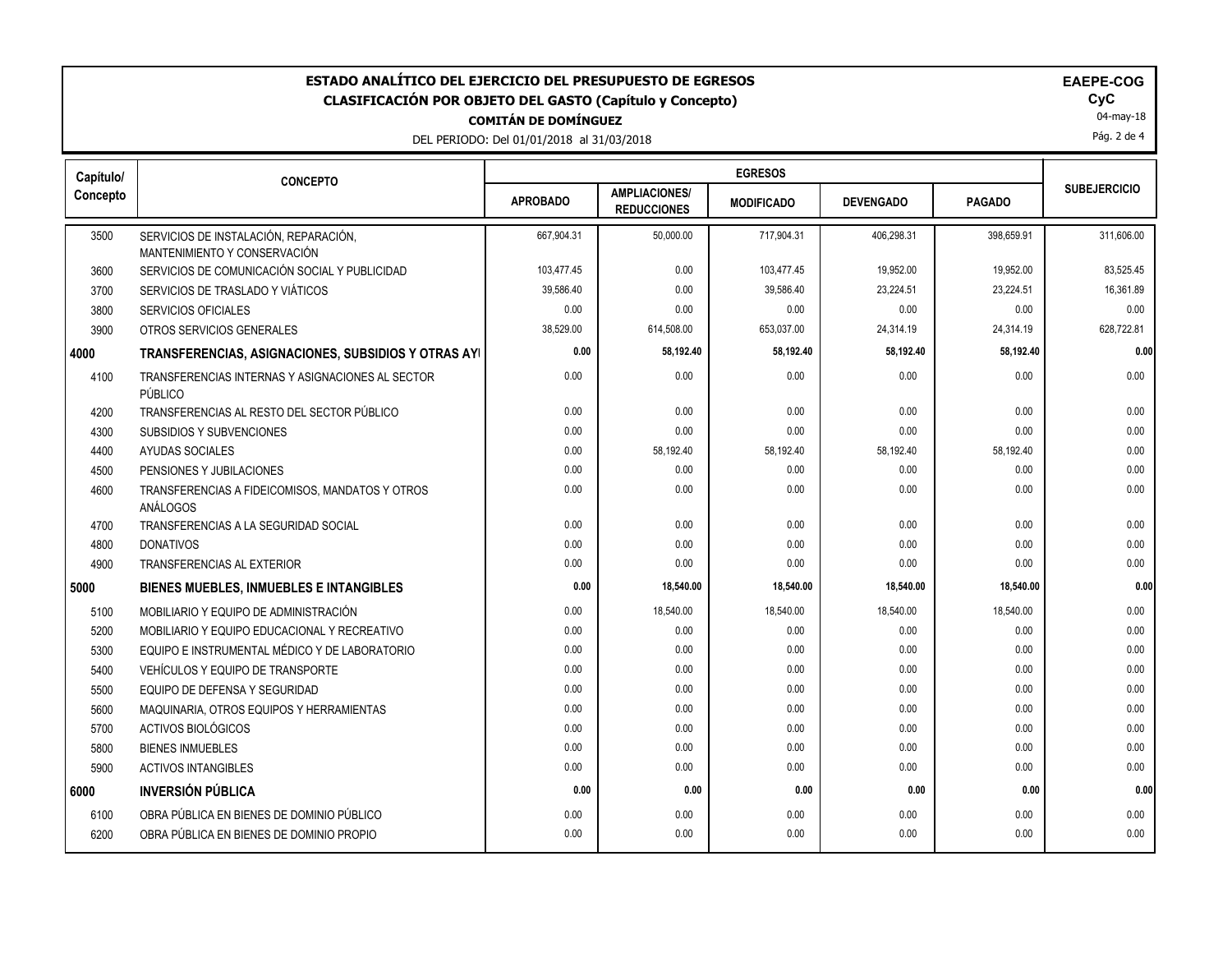| <b>EGRESOS</b><br>Capítulo/<br><b>CONCEPTO</b><br><b>SUBEJERCICIO</b><br><b>AMPLIACIONES/</b><br><b>APROBADO</b><br><b>PAGADO</b><br><b>DEVENGADO</b><br><b>MODIFICADO</b><br><b>REDUCCIONES</b><br>0.00<br>0.00<br>0.00<br>6300<br>PROYECTOS PRODUCTIVOS Y ACCIONES DE FOMENTO<br>0.00<br>0.00<br>0.00<br>0.00<br>0.00<br>0.00<br>0.00<br>0.00<br><b>INVERSIONES FINANCIERAS Y OTRAS PROVISIONES</b><br>0.00<br>0.00<br>0.00<br>0.00<br>0.00<br>0.00<br>7100<br>INVERSIONES PARA EL FOMENTO DE ACTIVIDADES<br><b>PRODUCTIVAS</b><br>7200<br>ACCIONES Y PARTICIPACIONES DE CAPITAL<br>0.00<br>0.00<br>0.00<br>0.00<br>0.00<br>0.00<br>COMPRA DE TÍTULOS Y VALORES<br>0.00<br>0.00<br>0.00<br>0.00<br>0.00<br>0.00<br>7300<br>CONCESIÓN DE PRÉSTAMOS<br>7400<br>0.00<br>0.00<br>0.00<br>0.00<br>0.00<br>0.00<br>0.00<br>0.00<br>0.00<br>0.00<br>0.00<br>0.00<br>7500<br>INVERSIONES EN FIDEICOMISOS, MANDATOS Y OTROS<br><b>ANÁLOGOS</b><br>0.00<br>0.00<br>0.00<br>0.00<br>0.00<br>0.00<br>7600<br>OTRAS INVERSIONES FINANCIERAS<br>7900<br>0.00<br>0.00<br>0.00<br>0.00<br>0.00<br>0.00<br>PROVISIONES PARA CONTINGENCIAS Y OTRAS<br>EROGACIONES ESPECIALES<br>0.00<br>0.00<br>0.00<br>0.00<br>0.00<br><b>PARTICIPACIONES Y APORTACIONES</b><br>8100<br><b>PARTICIPACIONES</b><br>0.00<br>0.00<br>0.00<br>0.00<br>$0.00\,$<br>$0.00\,$<br>0.00<br>0.00<br>0.00<br>0.00<br>0.00<br>0.00<br>8300<br><b>APORTACIONES</b><br>0.00<br>0.00<br>8500<br><b>CONVENIOS</b><br>0.00<br>0.00<br>0.00<br>0.00<br>0.00<br>550,000.00<br>550,000.00<br><b>DEUDA PÚBLICA</b><br>550,000.00<br>550,000.00<br>AMORTIZACIÓN DE LA DEUDA PÚBLICA<br>0.00<br>550,000.00<br>550,000.00<br>550,000.00<br>550,000.00<br>0.00<br>9100<br>9200<br>INTERESES DE LA DEUDA PÚBLICA<br>0.00<br>0.00<br>0.00<br>0.00<br>0.00<br>0.00<br>0.00<br>0.00<br>0.00<br>9300<br>COMISIONES DE LA DEUDA PÚBLICA<br>0.00<br>0.00<br>0.00<br>9400<br>GASTOS DE LA DEUDA PÚBLICA<br>0.00<br>0.00<br>0.00<br>0.00<br>0.00<br>0.00<br>0.00<br>0.00<br>0.00<br>0.00<br>0.00<br>9500<br>COSTO POR COBERTURAS<br>0.00<br>9600<br>0.00<br>0.00<br>0.00<br>0.00<br>0.00<br>0.00<br>APOYOS FINANCIEROS<br>0.00<br>0.00<br>0.00<br>0.00<br>0.00<br>0.00<br>9900<br>ADEUDOS DE EJERCICIOS FISCALES ANTERIORES<br>(ADEFAS) | ESTADO ANALÍTICO DEL EJERCICIO DEL PRESUPUESTO DE EGRESOS<br>EAEPE-COG<br>CyC<br><b>CLASIFICACIÓN POR OBJETO DEL GASTO (Capítulo y Concepto)</b><br>04-may-18<br><b>COMITÁN DE DOMÍNGUEZ</b><br>Pág. 3 de 4<br>DEL PERIODO: Del 01/01/2018 al 31/03/2018 |  |  |  |  |  |  |      |
|------------------------------------------------------------------------------------------------------------------------------------------------------------------------------------------------------------------------------------------------------------------------------------------------------------------------------------------------------------------------------------------------------------------------------------------------------------------------------------------------------------------------------------------------------------------------------------------------------------------------------------------------------------------------------------------------------------------------------------------------------------------------------------------------------------------------------------------------------------------------------------------------------------------------------------------------------------------------------------------------------------------------------------------------------------------------------------------------------------------------------------------------------------------------------------------------------------------------------------------------------------------------------------------------------------------------------------------------------------------------------------------------------------------------------------------------------------------------------------------------------------------------------------------------------------------------------------------------------------------------------------------------------------------------------------------------------------------------------------------------------------------------------------------------------------------------------------------------------------------------------------------------------------------------------------------------------------------------------------------------------------------------------------------------------------------------------------------------------------------------------------------------------------------------------------------------------------------------------------------------------------------------|----------------------------------------------------------------------------------------------------------------------------------------------------------------------------------------------------------------------------------------------------------|--|--|--|--|--|--|------|
|                                                                                                                                                                                                                                                                                                                                                                                                                                                                                                                                                                                                                                                                                                                                                                                                                                                                                                                                                                                                                                                                                                                                                                                                                                                                                                                                                                                                                                                                                                                                                                                                                                                                                                                                                                                                                                                                                                                                                                                                                                                                                                                                                                                                                                                                        |                                                                                                                                                                                                                                                          |  |  |  |  |  |  |      |
|                                                                                                                                                                                                                                                                                                                                                                                                                                                                                                                                                                                                                                                                                                                                                                                                                                                                                                                                                                                                                                                                                                                                                                                                                                                                                                                                                                                                                                                                                                                                                                                                                                                                                                                                                                                                                                                                                                                                                                                                                                                                                                                                                                                                                                                                        | Concepto                                                                                                                                                                                                                                                 |  |  |  |  |  |  |      |
|                                                                                                                                                                                                                                                                                                                                                                                                                                                                                                                                                                                                                                                                                                                                                                                                                                                                                                                                                                                                                                                                                                                                                                                                                                                                                                                                                                                                                                                                                                                                                                                                                                                                                                                                                                                                                                                                                                                                                                                                                                                                                                                                                                                                                                                                        |                                                                                                                                                                                                                                                          |  |  |  |  |  |  |      |
|                                                                                                                                                                                                                                                                                                                                                                                                                                                                                                                                                                                                                                                                                                                                                                                                                                                                                                                                                                                                                                                                                                                                                                                                                                                                                                                                                                                                                                                                                                                                                                                                                                                                                                                                                                                                                                                                                                                                                                                                                                                                                                                                                                                                                                                                        | 7000                                                                                                                                                                                                                                                     |  |  |  |  |  |  | 0.00 |
|                                                                                                                                                                                                                                                                                                                                                                                                                                                                                                                                                                                                                                                                                                                                                                                                                                                                                                                                                                                                                                                                                                                                                                                                                                                                                                                                                                                                                                                                                                                                                                                                                                                                                                                                                                                                                                                                                                                                                                                                                                                                                                                                                                                                                                                                        |                                                                                                                                                                                                                                                          |  |  |  |  |  |  |      |
|                                                                                                                                                                                                                                                                                                                                                                                                                                                                                                                                                                                                                                                                                                                                                                                                                                                                                                                                                                                                                                                                                                                                                                                                                                                                                                                                                                                                                                                                                                                                                                                                                                                                                                                                                                                                                                                                                                                                                                                                                                                                                                                                                                                                                                                                        |                                                                                                                                                                                                                                                          |  |  |  |  |  |  |      |
|                                                                                                                                                                                                                                                                                                                                                                                                                                                                                                                                                                                                                                                                                                                                                                                                                                                                                                                                                                                                                                                                                                                                                                                                                                                                                                                                                                                                                                                                                                                                                                                                                                                                                                                                                                                                                                                                                                                                                                                                                                                                                                                                                                                                                                                                        |                                                                                                                                                                                                                                                          |  |  |  |  |  |  |      |
|                                                                                                                                                                                                                                                                                                                                                                                                                                                                                                                                                                                                                                                                                                                                                                                                                                                                                                                                                                                                                                                                                                                                                                                                                                                                                                                                                                                                                                                                                                                                                                                                                                                                                                                                                                                                                                                                                                                                                                                                                                                                                                                                                                                                                                                                        |                                                                                                                                                                                                                                                          |  |  |  |  |  |  |      |
|                                                                                                                                                                                                                                                                                                                                                                                                                                                                                                                                                                                                                                                                                                                                                                                                                                                                                                                                                                                                                                                                                                                                                                                                                                                                                                                                                                                                                                                                                                                                                                                                                                                                                                                                                                                                                                                                                                                                                                                                                                                                                                                                                                                                                                                                        |                                                                                                                                                                                                                                                          |  |  |  |  |  |  |      |
|                                                                                                                                                                                                                                                                                                                                                                                                                                                                                                                                                                                                                                                                                                                                                                                                                                                                                                                                                                                                                                                                                                                                                                                                                                                                                                                                                                                                                                                                                                                                                                                                                                                                                                                                                                                                                                                                                                                                                                                                                                                                                                                                                                                                                                                                        |                                                                                                                                                                                                                                                          |  |  |  |  |  |  |      |
|                                                                                                                                                                                                                                                                                                                                                                                                                                                                                                                                                                                                                                                                                                                                                                                                                                                                                                                                                                                                                                                                                                                                                                                                                                                                                                                                                                                                                                                                                                                                                                                                                                                                                                                                                                                                                                                                                                                                                                                                                                                                                                                                                                                                                                                                        |                                                                                                                                                                                                                                                          |  |  |  |  |  |  |      |
|                                                                                                                                                                                                                                                                                                                                                                                                                                                                                                                                                                                                                                                                                                                                                                                                                                                                                                                                                                                                                                                                                                                                                                                                                                                                                                                                                                                                                                                                                                                                                                                                                                                                                                                                                                                                                                                                                                                                                                                                                                                                                                                                                                                                                                                                        | 8000                                                                                                                                                                                                                                                     |  |  |  |  |  |  | 0.00 |
|                                                                                                                                                                                                                                                                                                                                                                                                                                                                                                                                                                                                                                                                                                                                                                                                                                                                                                                                                                                                                                                                                                                                                                                                                                                                                                                                                                                                                                                                                                                                                                                                                                                                                                                                                                                                                                                                                                                                                                                                                                                                                                                                                                                                                                                                        |                                                                                                                                                                                                                                                          |  |  |  |  |  |  |      |
|                                                                                                                                                                                                                                                                                                                                                                                                                                                                                                                                                                                                                                                                                                                                                                                                                                                                                                                                                                                                                                                                                                                                                                                                                                                                                                                                                                                                                                                                                                                                                                                                                                                                                                                                                                                                                                                                                                                                                                                                                                                                                                                                                                                                                                                                        |                                                                                                                                                                                                                                                          |  |  |  |  |  |  |      |
|                                                                                                                                                                                                                                                                                                                                                                                                                                                                                                                                                                                                                                                                                                                                                                                                                                                                                                                                                                                                                                                                                                                                                                                                                                                                                                                                                                                                                                                                                                                                                                                                                                                                                                                                                                                                                                                                                                                                                                                                                                                                                                                                                                                                                                                                        |                                                                                                                                                                                                                                                          |  |  |  |  |  |  |      |
|                                                                                                                                                                                                                                                                                                                                                                                                                                                                                                                                                                                                                                                                                                                                                                                                                                                                                                                                                                                                                                                                                                                                                                                                                                                                                                                                                                                                                                                                                                                                                                                                                                                                                                                                                                                                                                                                                                                                                                                                                                                                                                                                                                                                                                                                        | 9000                                                                                                                                                                                                                                                     |  |  |  |  |  |  | 0.00 |
|                                                                                                                                                                                                                                                                                                                                                                                                                                                                                                                                                                                                                                                                                                                                                                                                                                                                                                                                                                                                                                                                                                                                                                                                                                                                                                                                                                                                                                                                                                                                                                                                                                                                                                                                                                                                                                                                                                                                                                                                                                                                                                                                                                                                                                                                        |                                                                                                                                                                                                                                                          |  |  |  |  |  |  |      |
|                                                                                                                                                                                                                                                                                                                                                                                                                                                                                                                                                                                                                                                                                                                                                                                                                                                                                                                                                                                                                                                                                                                                                                                                                                                                                                                                                                                                                                                                                                                                                                                                                                                                                                                                                                                                                                                                                                                                                                                                                                                                                                                                                                                                                                                                        |                                                                                                                                                                                                                                                          |  |  |  |  |  |  |      |
|                                                                                                                                                                                                                                                                                                                                                                                                                                                                                                                                                                                                                                                                                                                                                                                                                                                                                                                                                                                                                                                                                                                                                                                                                                                                                                                                                                                                                                                                                                                                                                                                                                                                                                                                                                                                                                                                                                                                                                                                                                                                                                                                                                                                                                                                        |                                                                                                                                                                                                                                                          |  |  |  |  |  |  |      |
|                                                                                                                                                                                                                                                                                                                                                                                                                                                                                                                                                                                                                                                                                                                                                                                                                                                                                                                                                                                                                                                                                                                                                                                                                                                                                                                                                                                                                                                                                                                                                                                                                                                                                                                                                                                                                                                                                                                                                                                                                                                                                                                                                                                                                                                                        |                                                                                                                                                                                                                                                          |  |  |  |  |  |  |      |
|                                                                                                                                                                                                                                                                                                                                                                                                                                                                                                                                                                                                                                                                                                                                                                                                                                                                                                                                                                                                                                                                                                                                                                                                                                                                                                                                                                                                                                                                                                                                                                                                                                                                                                                                                                                                                                                                                                                                                                                                                                                                                                                                                                                                                                                                        |                                                                                                                                                                                                                                                          |  |  |  |  |  |  |      |
|                                                                                                                                                                                                                                                                                                                                                                                                                                                                                                                                                                                                                                                                                                                                                                                                                                                                                                                                                                                                                                                                                                                                                                                                                                                                                                                                                                                                                                                                                                                                                                                                                                                                                                                                                                                                                                                                                                                                                                                                                                                                                                                                                                                                                                                                        |                                                                                                                                                                                                                                                          |  |  |  |  |  |  |      |
|                                                                                                                                                                                                                                                                                                                                                                                                                                                                                                                                                                                                                                                                                                                                                                                                                                                                                                                                                                                                                                                                                                                                                                                                                                                                                                                                                                                                                                                                                                                                                                                                                                                                                                                                                                                                                                                                                                                                                                                                                                                                                                                                                                                                                                                                        |                                                                                                                                                                                                                                                          |  |  |  |  |  |  |      |